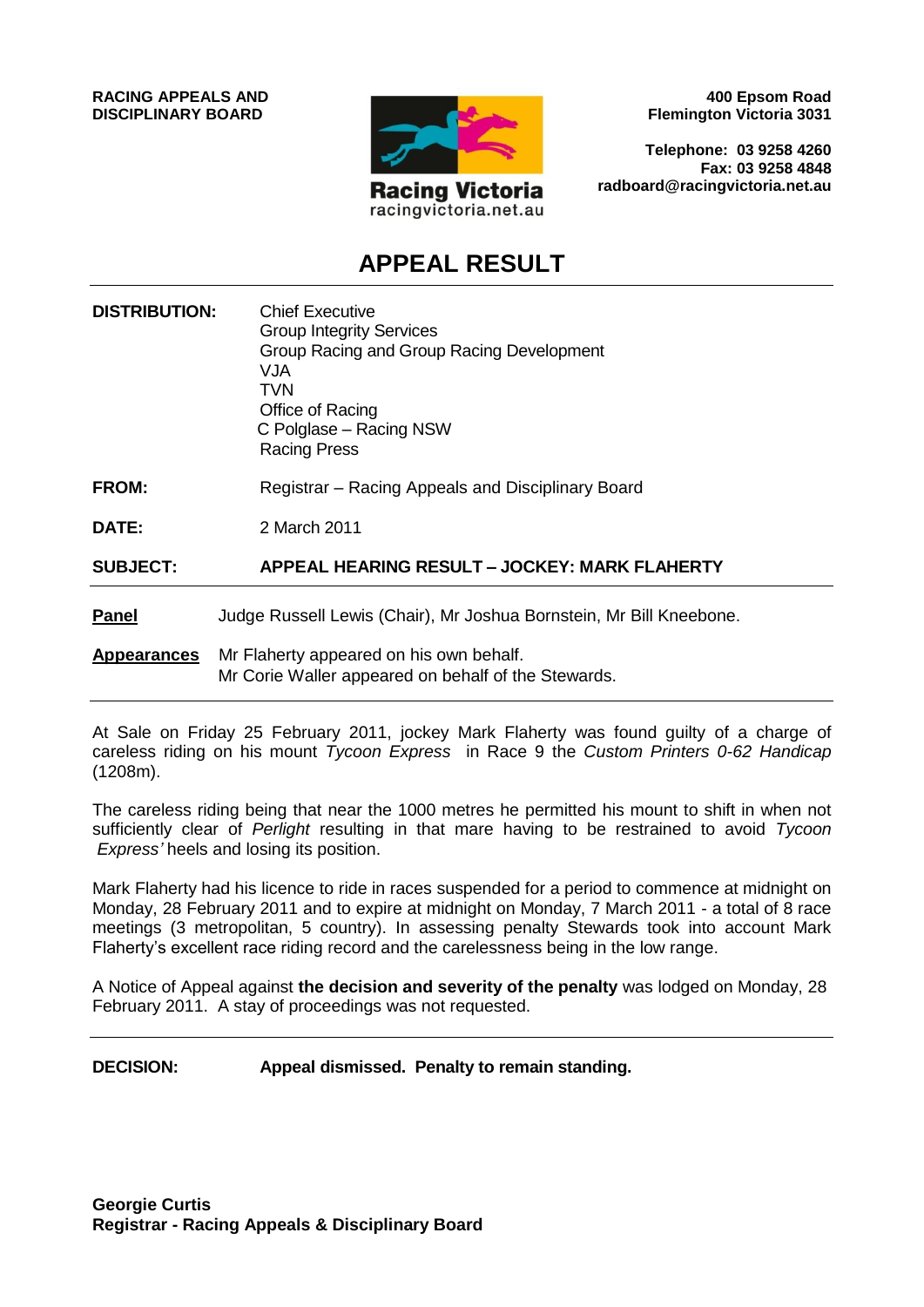# **TRANSCRIPT OF PROCEEDINGS**

# **RACING APPEALS AND DISCIPLINARY BOARD**

\_\_\_\_\_\_\_\_\_\_\_\_\_\_\_\_\_\_\_\_\_\_\_\_\_\_\_\_\_\_\_\_\_\_\_\_\_\_\_\_\_\_\_\_\_\_\_\_\_\_\_\_\_\_\_\_\_\_\_\_\_\_\_

**HIS HONOUR JUDGE R.P.L. LEWIS, Chairman MR J. BORNSTEIN MR W. KNEEBONE**

# **EXTRACT OF PROCEEDINGS**

# **DECISION**

# **IN THE MATTER OF THE CUSTOM PRINTERS 0-62 HANDICAP OVER 1208 METRES AT SALE ON 25/2/11**

# **JOCKEY: MARK FLAHERTY**

### **MELBOURNE**

### **WEDNESDAY, 2 MARCH 2011**

MR C. WALLER appeared on behalf of the RVL Stewards

MR M. FLAHERTY appeared on his own behalf